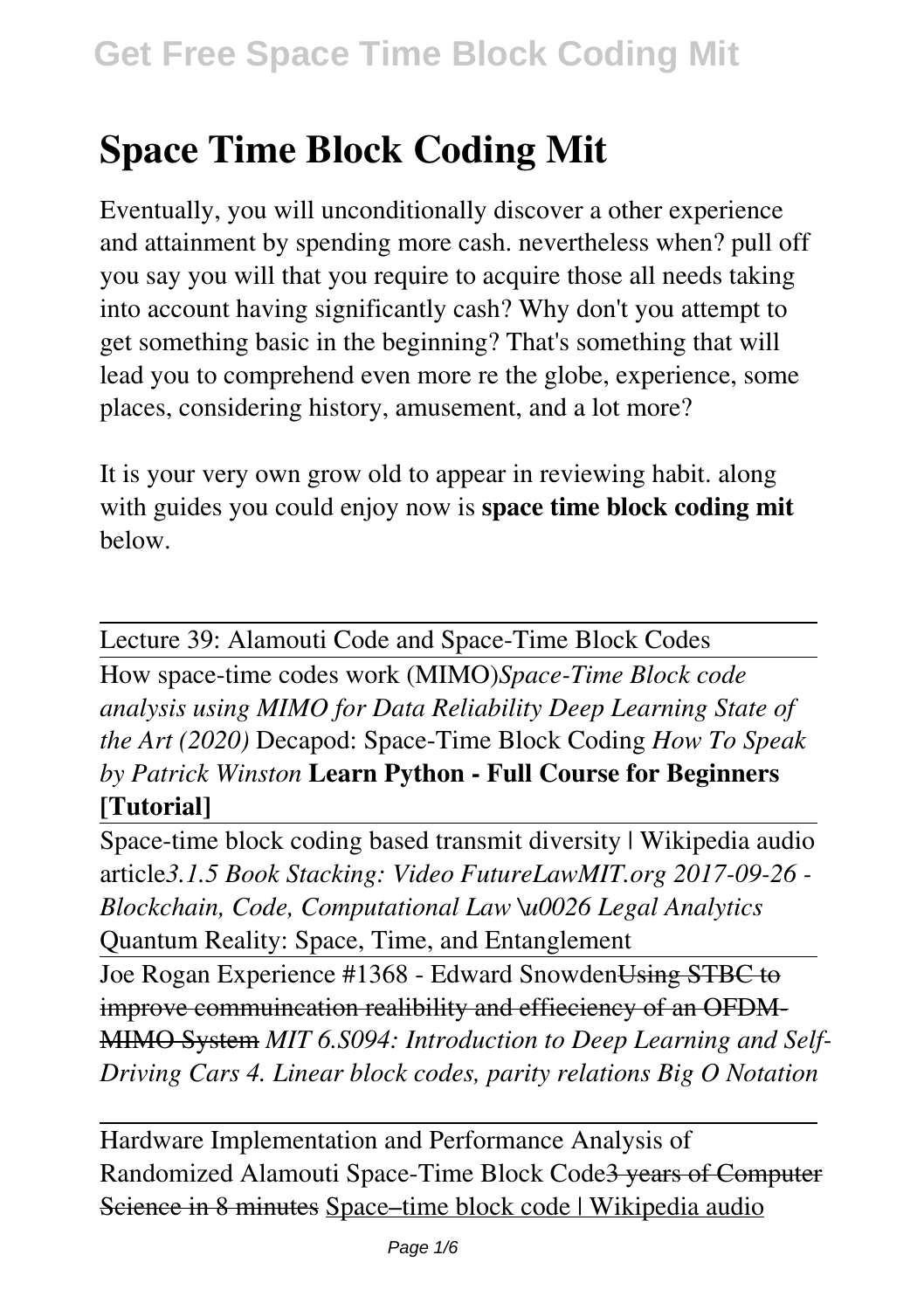## article Java Tutorial for Beginners [2020] **Space Time Block Coding Mit**

To construct the space-time block code of length p. Choose a Hurwitz-Radon family of integer matrices with  $\hat{p}$  1 members fA 1;A 2;:::;A  $\hat{p}$  g. Let A 0 = Iand denote X = (x 1;:::;x p). We can construct a p ngeneralized real orthogonal design Gby setting the jth column of Gto be A j 1X. It follows that Ghas full rank and thus yields diversity order nmas desired.

#### **Space-Time Block Coding - MIT**

space–time block code and gives a maximum-likelihood decoding algorithm which is based only on linear processing at the receiver. Space–time block codes are designed to achieve the maximum diversity order for a given number of transmit and receive antennas subject to the constraint of having a simple decoding algorithm.

## **Space-time block codes from orthogonal designs ... - MIT**

Space–time block coding is a technique used in wireless communications to transmit multiple copies of a data stream across a number of antennas and to exploit the various received versions of the data to improve the reliability of data transfer. The fact that the transmitted signal must traverse a potentially difficult environment with scattering, reflection, refraction and so on and may then be further corrupted by thermal noise in the receiver means that some of the received copies of ...

#### **Space–time block code - Wikipedia**

Data is encoded using a space-time block code, and the encoded data is split into n streams which are simultaneously transmitted using n transmit antennas. The received signal at each receive antenna is a linear superposition of the n transmitted signals perturbed by noise.

## **Space-time block coding for wireless communications ...** Page 2/6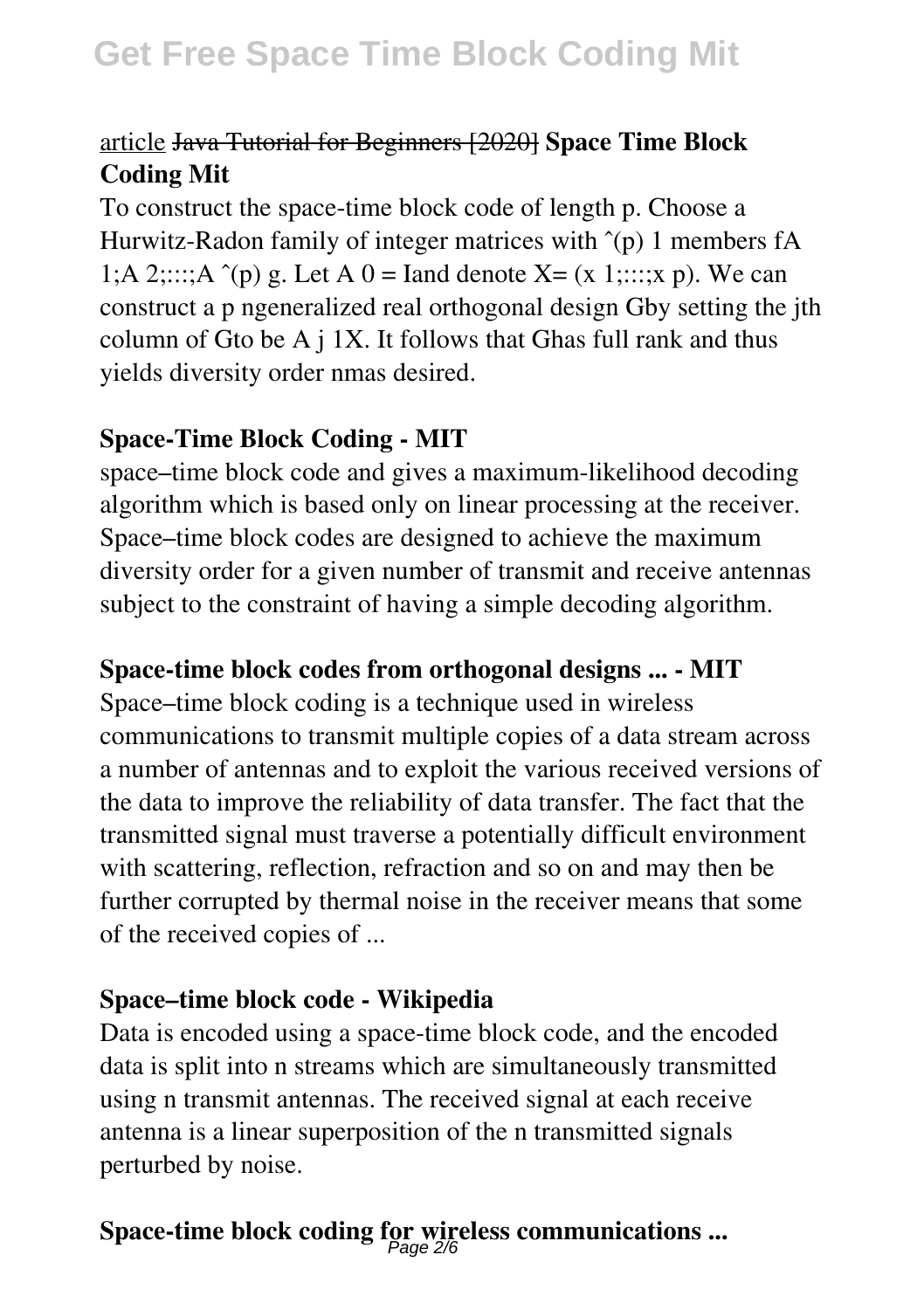## **Get Free Space Time Block Coding Mit**

Recently, space-time block coding has been adopted in the third generation mobile communication standard which aims to deliver true multimedia capability. Space-time block codes have a most attractive feature of the linear decoding/detection algorithms and thus become the most popular among different STC techniques.

## **Space-time Block Coding for Wireless Communications**

space-time block codes which provide a new paradigm for transmission over Rayleigh fading (MIMO fading) channels using multiple transmit antennas. Data is encoded using a space-time block code, and the encoded data is split into n streams which are simultaneously transmitted using n transmit antennas.

## **Space-Time Block Codes Simulation - File Exchange - MATLAB ...**

The Golden code is a particular case of a class of codes known as perfect space-time block codes [DV05]. These codes are  $n \times n$  t linear block codes which are characterized by the following properties: 1. they are full rate  $(r s = n t)$ , 2. they have a nonvanishing determinant, 3. they are constructed from cyclic division algebra, 4.

## **Space-Time Code - an overview | ScienceDirect Topics**

Space-time block coding (STBC) is mainly used to gain on robustness and reliability. Multiple radio chains will be used to send multiple times the same data or the bits of the same data over different antennas. This ensures that the same data is sent through different paths and it will also be received different times on multiple antennas.

## **MIMO and Spatial Streams › Multicap**

Advantages and Disadvantages of Block STC• Advantages: – Space-time block coding utilizes multiple antennas to create spatial diversity, this allows a system to have better performance in a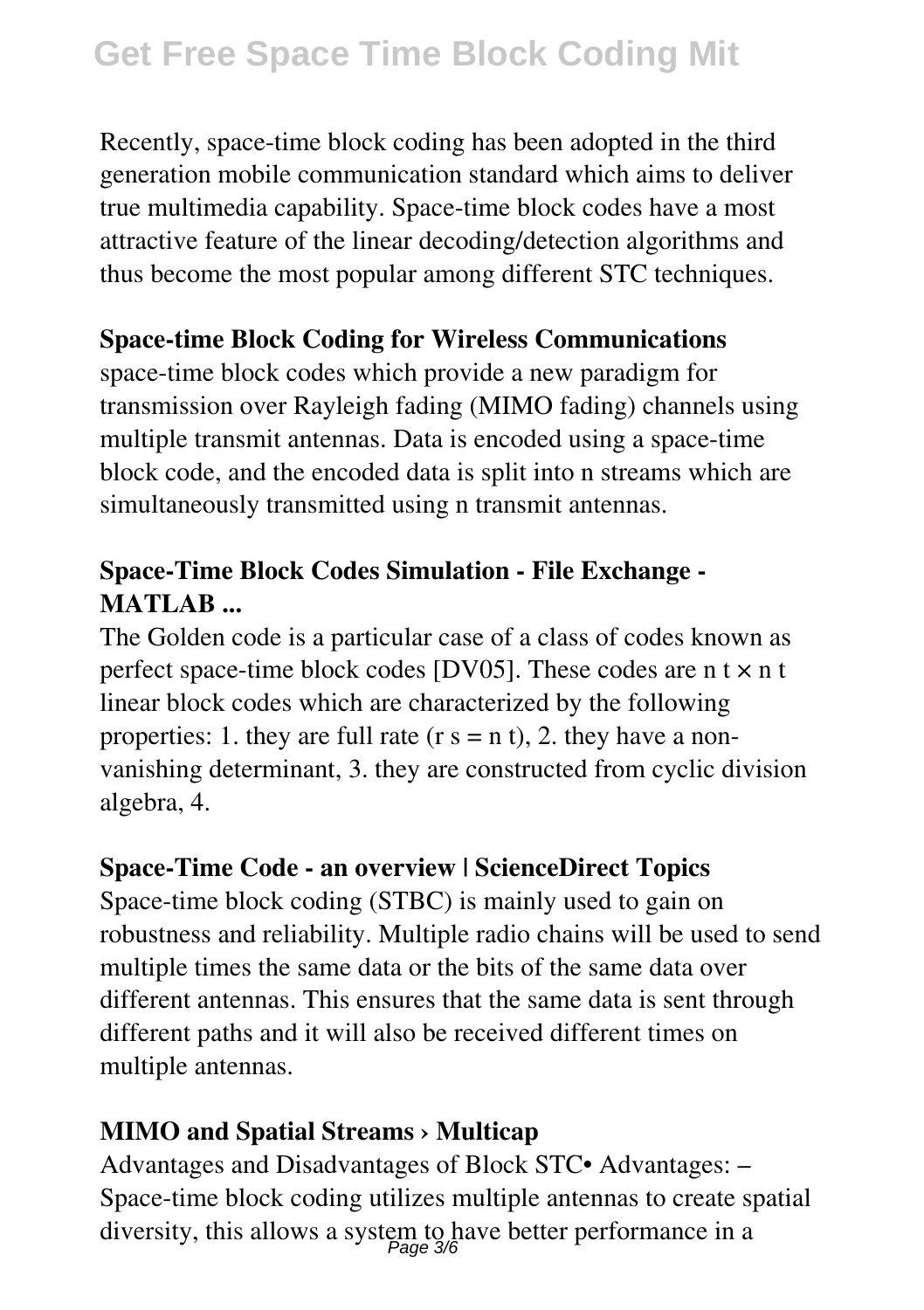fading environment. – Good performance with minimal decoding complexity.

#### **Space time coding in mimo - SlideShare**

This includes incorporating comments right in your code that explains various elements and aspects of your code. In the App Inventor Blocks Editor, you can add a comment to any block of code by right-clicking on the block. Here is an example: Lesson: Code documentation is an important aspect of programming.

## **Understanding Blocks - MIT App Inventor**

2/65 • B. Vucetic and J. Yuan, Space-Time Coding, Wiley, 2003 • Erik G. Larsson and Petre Stoica Space-Time Block Coding for Wireless Communications, Cambridge, 2005

## **SPACE TIME CODING - Drexel Engineering**

The objective of this literature survey is to provide a comprehensive overview on space time coding technique. Here, large number of papers are provided on space time coding technique. In this paper, topics such as channel coding, space time coding for frequency flat fading channels, MIMO & MIMO-OFDM channels with ISI are discussed.

## **Space Time Coding Scheme for MIMO system-Literature Survey ...**

Space-Time Block Coding for Wireless Communications is an introduction to the theory of this technology. The authors develop the subject using a uni?ed framework and cover a variety of topics ranging from information theory to performance analysis and stateof-the-art space-time block coding methods for both ?at and frequency-selective fading multiple-antenna channels.

## **Space-Time Block Coding for Wireless Communications**

Space Time Block Coding . This paper gives a basic of the MIMO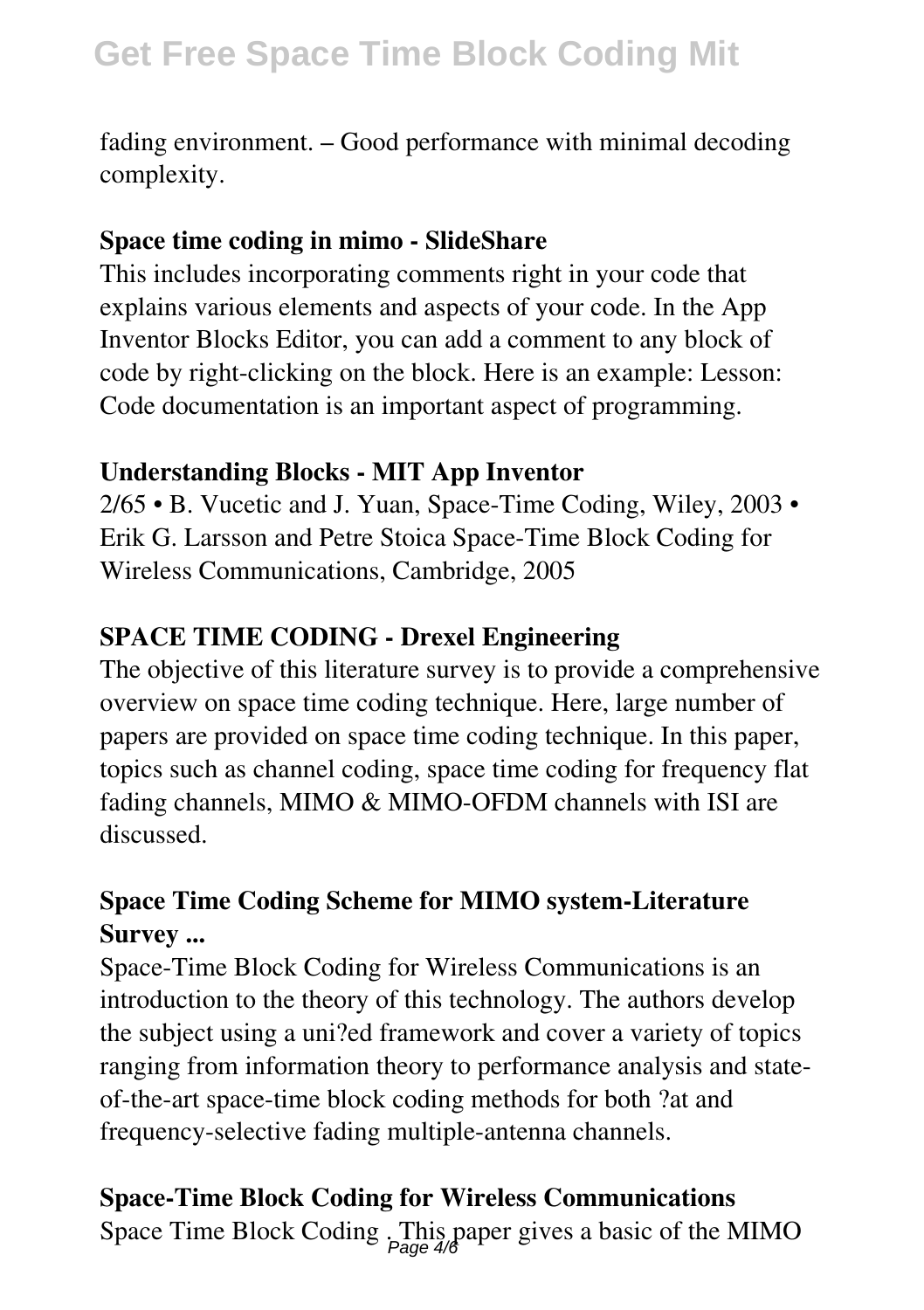## **Get Free Space Time Block Coding Mit**

study technology and basic introduction to Space-Time Coding with presenting Alamouti's scheme. Also give an idea of related works around Space Time Block Coding. References: [1]. S. M. Alamouti, ''A Simple Transmit Diversity Technique for Wireless

## **An Analytical study of Space Time Block coding techniques ...**

Diversity MIMO channel MIMO Capacity Space-Time Coding Coding for erasure channels (5) Let ?? be the Hamming weigh of the block  $C$ ?. The codeword weight  $?(c)$  is the sum of partial weights, i.e.,  $?(c) = PL$  ?=1 ??. Theorem 2: Design criterion for nonergodic BEC C is full diversity  $(d = L)$  under ML decoding on a nonergodic BEC if and only if,

#### **A tutorial introduction to space-time coding: mathematical ...**

Abstract— We document the performance of space–time block codes,, which provide a new paradigm for transmission over Rayleigh fading channels using multiple transmit antennas. Data is encoded using a space–time block code, and the encoded data is split into n streams which are simultaneously transmitted using n transmit antennas.

#### **Space-Time Block Coding For Wireless Communications ...**

A block diagram of the space-time coded transmitter is illustrated in Figure 2. As with almost all telemetry transmitters, this modulator accepts a bit stream (NRZ-L) and a corresponding clock as its inputs. The input data bits are encoded using a space-time encoder and 128 pilot bits are inserted for every 3200 coded bits as illustrated in Figure 3.

## **Space-Time Coding For Aeronautical Telemetry: Part I ...** Space-Time Block Coding for Wireless Communications is an introduction to the theory of this technology. The authors develop the topic using a unified framework and cover a variety of topics ranging from information theory to performance analysis and state-